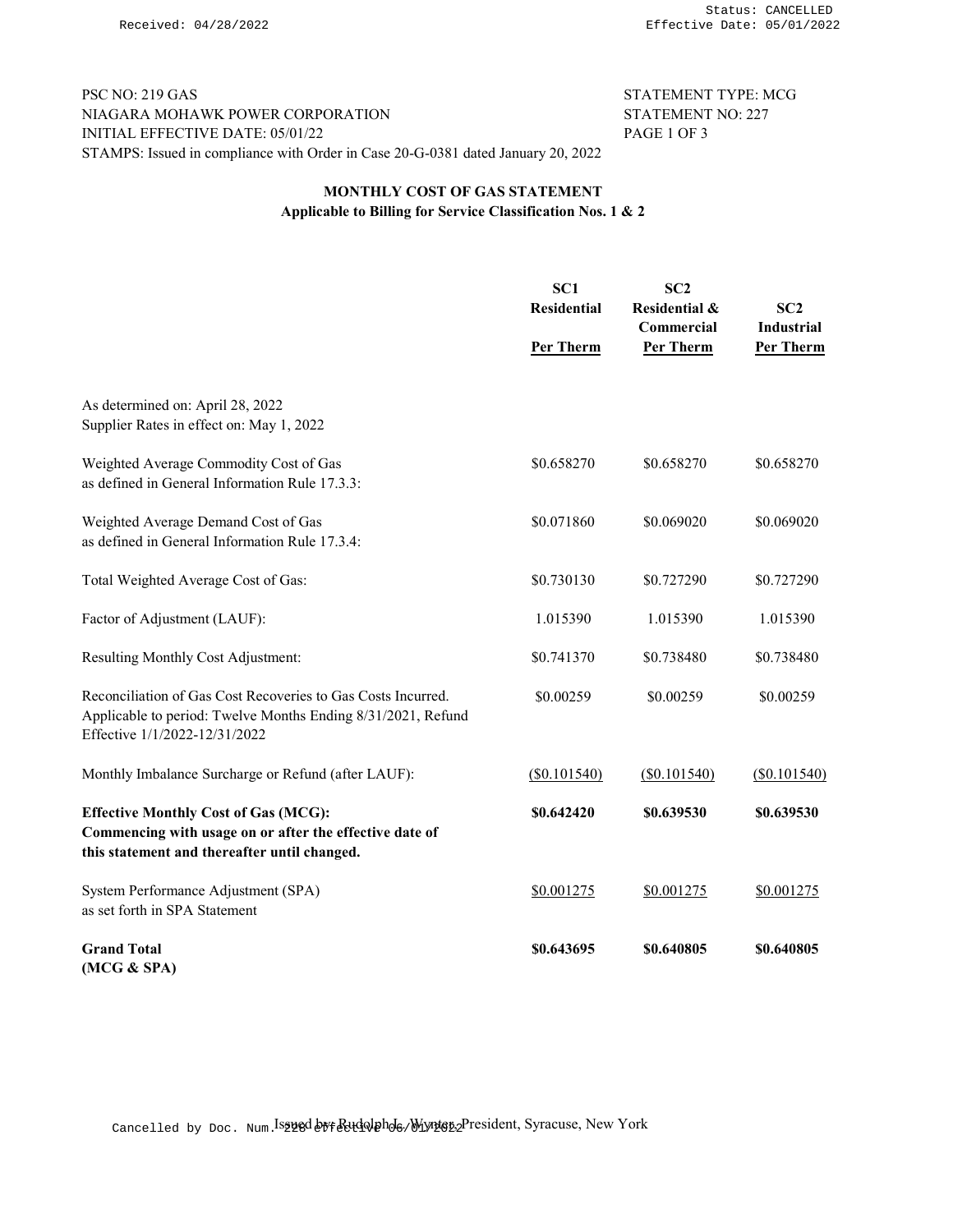PSC NO: 219 GAS STATEMENT TYPE: MCG NIAGARA MOHAWK POWER CORPORATION STATEMENT NO: 227 INITIAL EFFECTIVE DATE: 05/01/22 PAGE 2 OF 3 STAMPS: Issued in compliance with Order in Case 20-G-0381 dated January 20, 2022

## MONTHLY COST OF GAS STATEMENT Applicable to Billing for Service Classification Nos. 5, 7 & 8

|                                                                                                                                                               | SC5<br><b>Firm Gas Sales</b> | SC7<br><b>Small Volume</b><br><b>Firm Gas Sales</b> | SC <sub>8</sub><br><b>Gas Sales</b> |
|---------------------------------------------------------------------------------------------------------------------------------------------------------------|------------------------------|-----------------------------------------------------|-------------------------------------|
|                                                                                                                                                               | Per Therm                    | Per Therm                                           | Per Therm                           |
| As determined on: April 28, 2022<br>Supplier Rates in effect on: May 1, 2022                                                                                  |                              |                                                     |                                     |
| Weighted Average Commodity Cost of Gas<br>as defined in General Information Rule 17.3.3:                                                                      | \$0.658270                   | \$0.658270                                          | \$0.658270                          |
| Weighted Average Demand Cost of Gas<br>as defined in General Information Rule 17.3.4:                                                                         | \$0.045540                   | \$0.063320                                          | \$0.065460                          |
| Total Weighted Average Cost of Gas:                                                                                                                           | \$0.703810                   | \$0.721590                                          | \$0.723730                          |
| Factor of Adjustment (LAUF):                                                                                                                                  | 1.015390                     | 1.015390                                            | 1.015390                            |
| Resulting Monthly Cost Adjustment:                                                                                                                            | \$0.714640                   | \$0.732700                                          | \$0.734870                          |
| Reconciliation of Gas Cost Recoveries to Gas Costs Incurred.<br>Applicable to period: Twelve Months Ending 8/31/2021, Refund<br>Effective 1/1/2022-12/31/2022 | \$0.00259                    | \$0.00259                                           | \$0.00259                           |
| Monthly Imbalance Surcharge or Refund (after LAUF):                                                                                                           | (S0.10154)                   | (S0.10154)                                          | (S0.10154)                          |
| <b>Effective Monthly Cost of Gas (MCG):</b><br>Commencing with usage on or after the effective date of<br>this statement and thereafter until changed.        | \$0.615690                   | \$0.633750                                          | \$0.635920                          |
| System Performance Adjustment (SPA)<br>as set forth in SPA Statement                                                                                          | \$0.001275                   | \$0.001275                                          | \$0.001275                          |
| <b>Grand Total</b><br>(MCG & SPA)                                                                                                                             | \$0.616965                   | \$0.635025                                          | \$0.637195                          |

Cancelled by Doc. Num. Issuedby: Rudolph L. Wynter, President, Syracuse, New York